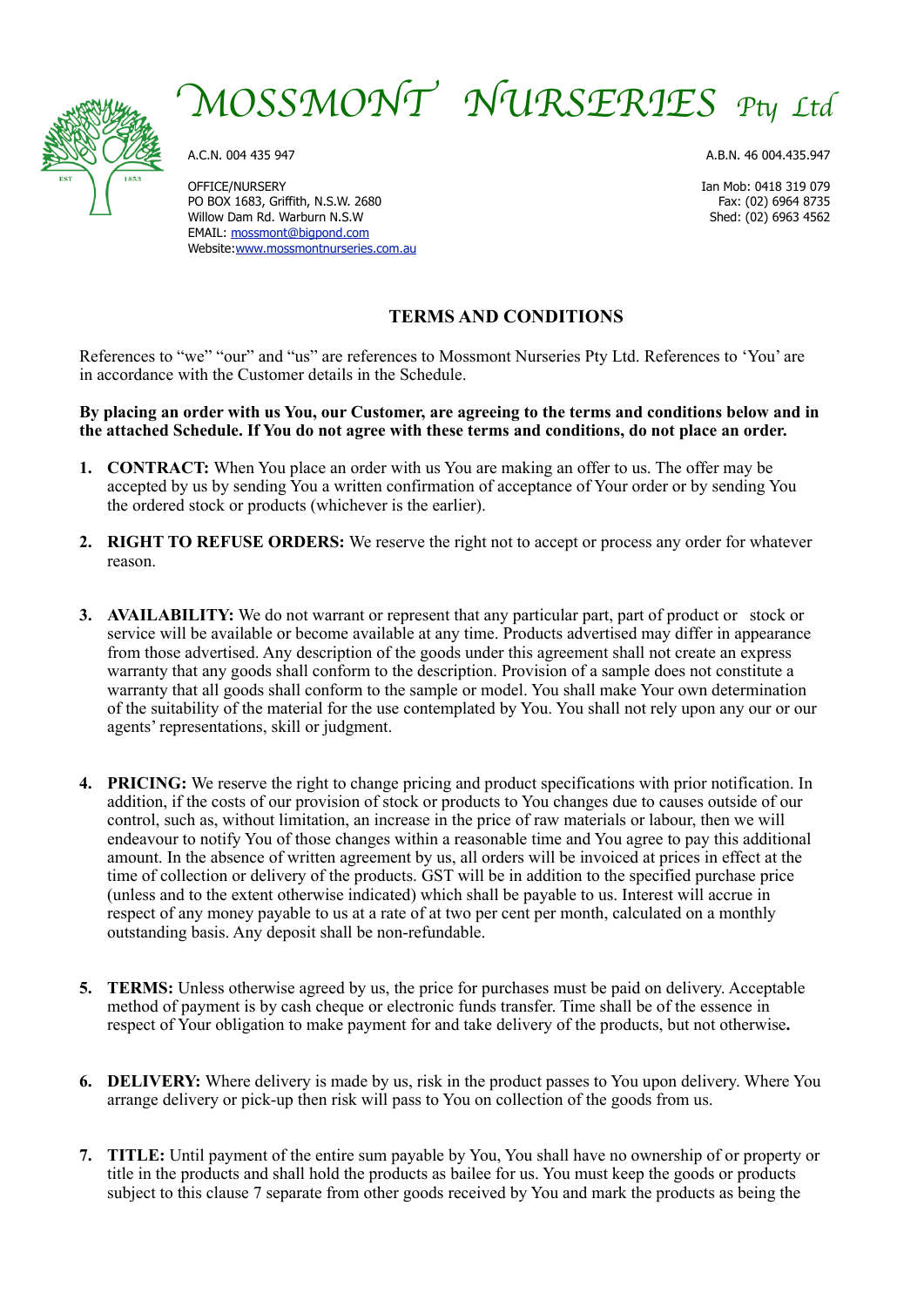property of us until title passes. Any monies received from the sale of products subject to this clause 7 must be held separate from Your other monies and must be held for our benefit and paid to us until the debt is paid in full. You acknowledge and agree that if You fail to make complete and timely payment for the products, we or our representatives can enter the premises where the products are located without prior notice and at our absolute discretion:

1. take possession of those products; and

2. harvest or remove destroy or poison any plants whether or not affixed to land, without liabilities for conversion, trespass or otherwise.

You further agree that we will have a general lien over all of Your goods or materials or other property that belong or are owned by You but that are in our possession and that we shall be entitled, upon the expiration of 14 days' notice to You, to dispose of such goods or materials or property and apply the proceeds in satisfaction of the unpaid debts.

You further agree, at Mossmont's request, to do all acts, matters and things including sign all documents (provided they are on terms similar to or having the same effect and are on terms no more onerous on You than these Terms) to ensure Mossmont holds a valid and perfected security interest under the Personal Property Securities Act 2009 (Cth). Any failure by You to promptly comply with any such request constitutes a default by the Customer pursuant to clause 8.

**8**. **EFFECT OF BREACH OF CONTRACT**: If You refuse or fail to take delivery of products or to make full payment of all monies owing us then we may at our absolute discretion (without prejudice to any other rights at law or in equity):

1. treat this order and any contract constituted by the order as repudiated by You. In that case any order and any contract shall be terminated and all of Your rights under the order or the contract shall be extinguished and any cash deposit paid to us shall be retained by us as a genuine pre-estimation of our losses; or

2. notwithstanding that property in the products has not passed to You, sue for and recover the total gross price payable for the products (less any cash deposit already paid) together with any loss of profits and all expenses and costs incurred as a consequence of Your refusal or failure to comply with the order or the contract, and retain the property in and possession of products until such time as all monies payable by You have been recovered by us.

- **9. RELEVANT LAW:** These terms and conditions are subject to the laws of the State of New South Wales and to the exclusive jurisdiction of the Courts of that State. Notwithstanding Your location, the parties acknowledge and agree that this contract arises in Griffith, New South Wales.
- **10. PERSONAL PROPERTY SECURITIES ACT (2009):** Where the Personal Property Securities Act 2009 "PPSA") is in force:
	- 1. You acknowledge that these Terms create a security interest under the PPSA in all goods supplied by Mossmont to You, and for avoidance of doubt, the proceeds of sale of those goods.
	- 2. You consent to Mossmont effecting a registration on the PPSA register (in any manner we consider appropriate) in relation to any security interest contemplated by these Terms (including but not limited to an interest under clause 7) and You further agree:
		- a. to do all things necessary and required by Mossmont to make sure that the security interest is a perfected "purchase money security interest" under the PPSA; and
		- b. not to allow any third party to acquire a security interest in the goods.
	- 3. To the extent that the goods are for the Customer's business use, the Customer agrees to the extent permitted under the PPSA, that the Customer has no right:
		- a. to receive notice of removal of an accession under the PPSA
		- b. under Chapter 4 if the PPSA; or
		- c. under the PPSA to receive a copy of any verification statement of a financing statement under the PPSA.
	- 4. You agree that to the extent permitted under the PPSA, You hereby waive Your rights under sections 95, 96, 117, 118, 120, 121 (4), 123, 125, 126, 128, 129, 130, 132, 134, 135, 142 and 143 of the PPSA.
	- 5. Unless otherwise agreed to in writing by Mossmont, You waive Your right to receive a verification statement in accordance with section 157 of the PPSA.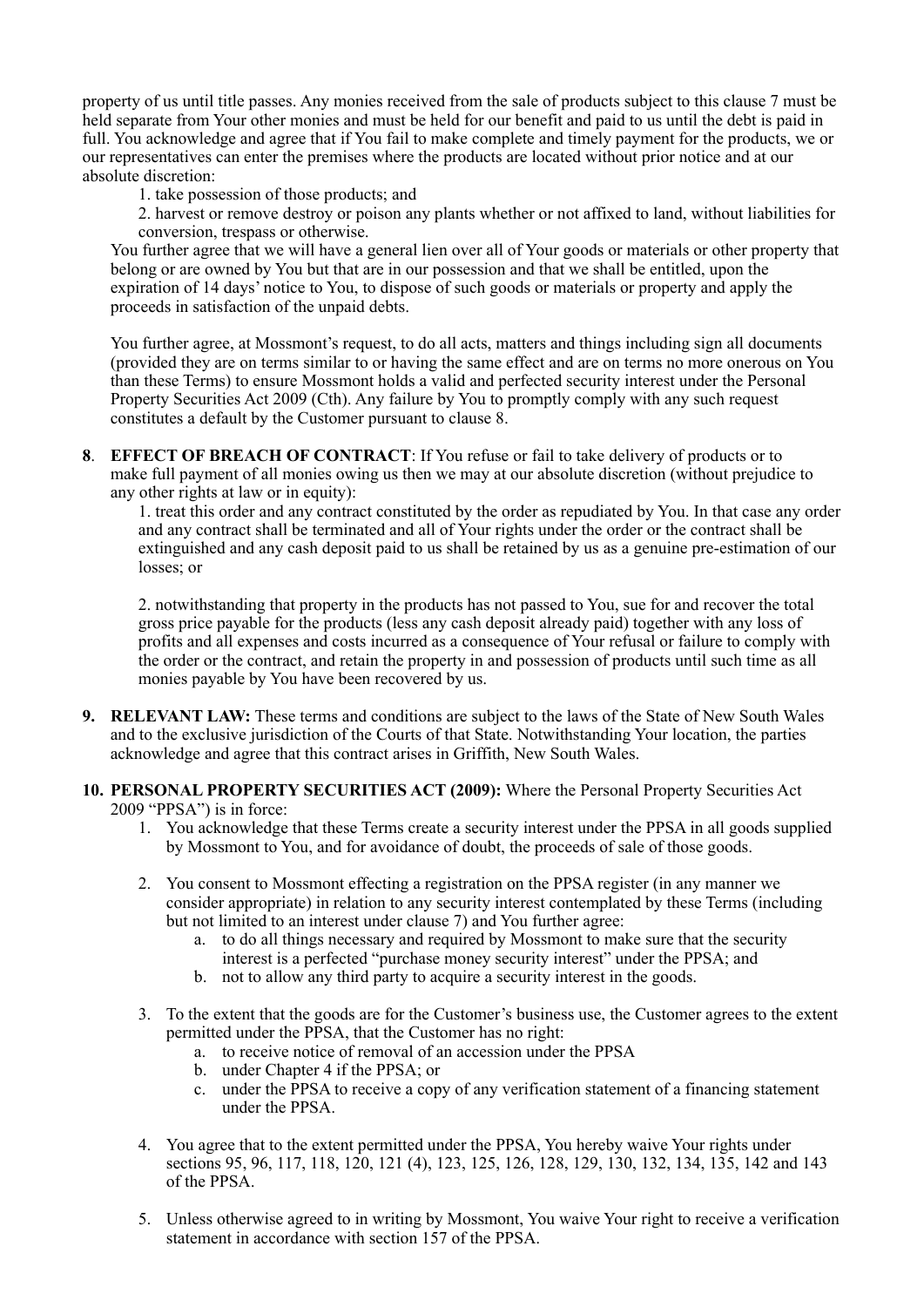- 6.You hereby waive Your rights to receive notices under sections 95, 118, 121 (4), 130, 132 (3) (d) and 132 (4) of the PPSA
- 7.You must not assign or grant a security interest in respect of any accounts owed to You in relation to the goods supplied to You by Mossmont without Mossmont's prior written consent.
- 8.Without limiting any other provision of these Terms, if the Customer makes a payment to Mossmont at any time whether in connection with the supply of goods or otherwise, Mossmont may at its absolute discretion apply that payment to first satisfy obligations that are not secured, then obligations that are secured, but not by a purchase money security interest, in the order in which those obligations were incurred, and then obligations that are secured by a purchase money security interest in the order in which those obligations were incurred.
- **11. LIMITATION OF LIABILITY**: Clauses 3, 11, 12 and 13 are subject to provisions of legislation such as the *Competition and Consumer Act* 2010 (as amended from time to time) to the extent that these provisions cannot be excluded by contract for "consumers" as defined in the Act. To the extent that the Act requires, clauses 3, 11, 12 and 13 do not apply to "consumers" as defined in the Act.
- **12.** To the extent permitted by legislation such as the *Competition and Consumer Act* 2010 (as amended from time to time) and subject to clause 10, the sole warranties are those set out in these terms and conditions. If any nursery stock sold proves to be of a different variety than ordered or is in any other way defective, our liability will be limited in accordance with clause 12. Subject to clause 10, this shall be the sole and exclusive remedy available to You. References to any delivery date are references to the delivery date sought by You do not constitute a warranty that the stock will be supplied by that date or in the quantities requested by You. In no circumstances shall we have any liability arising from or as a result of delay in provision of the stock. You release, indemnify and hold us harmless from any liability and any claim by any person in respect of the stock. Without limiting the generality of the foregoing, in no circumstances shall the liability of Us exceed the cost of the relevant stock.
- **13.** In no event shall our liability exceed, at our election, the cost of:
	- a. the product or services provided by us;
	- b. the repair of the product;
	- c. replacement of the product; or
	- d. refund of the purchase price of the product.
- **14.** Subject to clause 10 above, we shall not be liable for prospective profits or special, indirect or consequential damages.
- **15. NON PROPAGATION**: The stock is supplied on the sole and express basis that it will not be propagated and that You shall not sell or part with possession of the stock to any person or entity who has not agreed to this condition. This will also be the subject of an express non-propagation agreement. You acknowledge that damage may not be a sufficient remedy for breach of this provision and that injunctive relief would be appropriate in the event that we have reason to believe that You or someone else may breach this provision.
- **16. FORCE MAJEURE**: We shall have no liability in respect of failure to deliver or perform, or delay in delivering or performing, any obligations due to any cause outside our reasonable control. If the product requires an authorisation or a permit for its use from any authority then it is solely Your obligation to enquire as to the need for and to obtain the permit or authority prior to the use of the goods or services. This contract shall be voidable at our election if delivery is prevented by fire, flood, drought, frost, strike or other causes beyond our reasonable control.
- **17. CONSUMER GUARANTEES CANNOT BE EXCLUDED** Our goods and services come with guarantees that cannot be excluded under the Australian Consumer Law. A consumer is entitled to a replacement or refund for a major failure and compensation for any other reasonably foreseeable loss or damage. A consumer is also entitled to have the goods repaired or replaced if the goods or services fail to be of acceptable quality and the failure does not amount to a major failure.
- **18. OTHER CONDITIONS OF PURCHASE** As noted in the Schedule to these terms and conditions.
- **19. DEPOSIT AND PAYMENT REQUIREMENTS** As noted in the Schedule to these terms and conditions.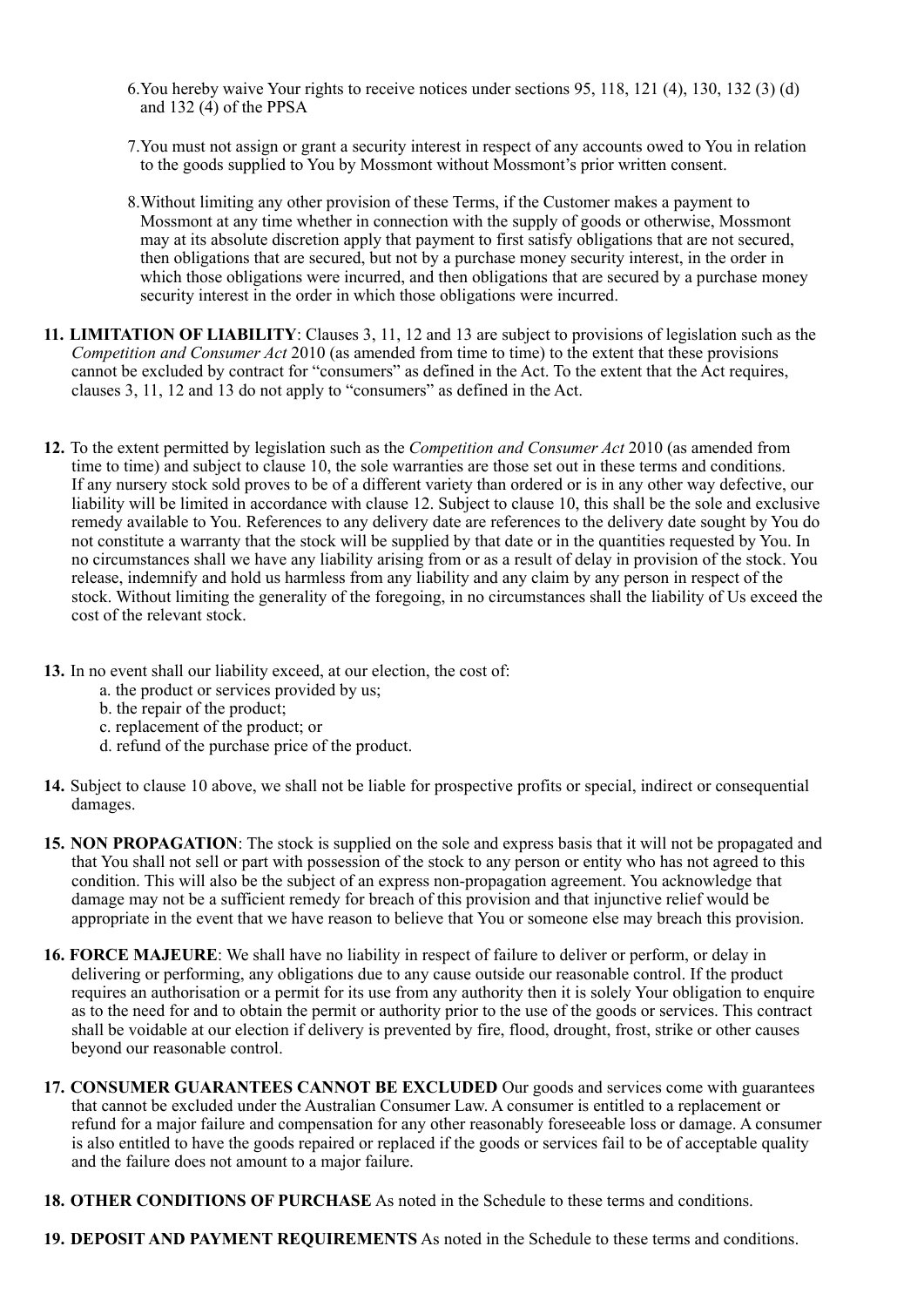**20. PERSONAL GUARANTEES** In consideration of the agreement of Mossmont to supply the stock to You at the request of the Directors listed in Schedule 1 and who have signed below, the Directors, jointly and severally:

1. guarantee the due and punctual observance and performance of all of Your obligations pursuant to this agreement ("the Agreement"), including, without limitation, all payments due in accordance with and on the days and in the manner anticipated in the Agreement. The Directors agree to pay on demand and make good all loss damage claims costs charges and expenses sustained or incurred by You by reason of or in consequence of any default by You;

2. if at any time default shall be made in the punctual payment of any money owing by You to Us under this Agreement and that default continues for seven days then the Directors will on demand pay to us the whole of those money due or payable to us without set-off or reduction for any cause;

3. in the event of any default by You pursuant to this Agreement, the Directors as a separate covenant agree to indemnify and keep indemnified Us from and against all loss of moneys and all losses damages claims costs (including legal costs on a solicitor/client basis) and all charges and expenses whatsoever that we may incur by reason of any that default on the part of You;

4. the Directors agree that no postponement or forbearance on our part to enforce the terms and conditions by and on the part of You to be performed under this Agreement or any other remedies available to us shall affect this guarantee. The Directors shall not be released by reason of our postponement or forbearance or by any variation in the provisions of this Agreement or by any other thing whatsoever which under the law relating to sureties would but for this provision have the effect of releasing the Guarantors. This guarantee is a continuing one and shall not be determined or discharged by reason of the liquidation (voluntary or otherwise) administration or of the reconstruction or of the amalgamation of any company. The Directors acknowledge that this guarantee and indemnity shall apply even if You are not required to pay money under the terms of this Agreement. In order to give effect to this guarantee and indemnity the Directors declare that we shall be at liberty to act as though the Directors were the principal debtors and You waive all or any of Your rights and sureties which may at any time be inconsistent with the provision of this guarantee and indemnity;

5. the Guarantors' liability is not discharged by a payment to us which is later avoided by law. If that happens we and the Directors will be restored to our and their respective rights and obligations as if the payment had not been made;

6. the Directors are not to prove in any insolvency of You unless authorised in writing to do so by us;

7. if this guarantee is not signed or is unenforceable against any of the Guarantors, it remains fully enforceable against the other Guarantors; and

8. in this clause 20, unless the contrary intention appears, singular includes the plural and vice versa.

### **SIGNATURE BY DIRECTORS (IF APPLICABLE) AS ACCEPTANCE OF PERSONAL GUARANTEES**:

| $\ast$             | $\ast$             | ∗                  |
|--------------------|--------------------|--------------------|
| Director signature | Director signature | Director signature |
| Name:              | Name:              | Name:              |
| Date:              | Date:              | Date:              |
|                    |                    |                    |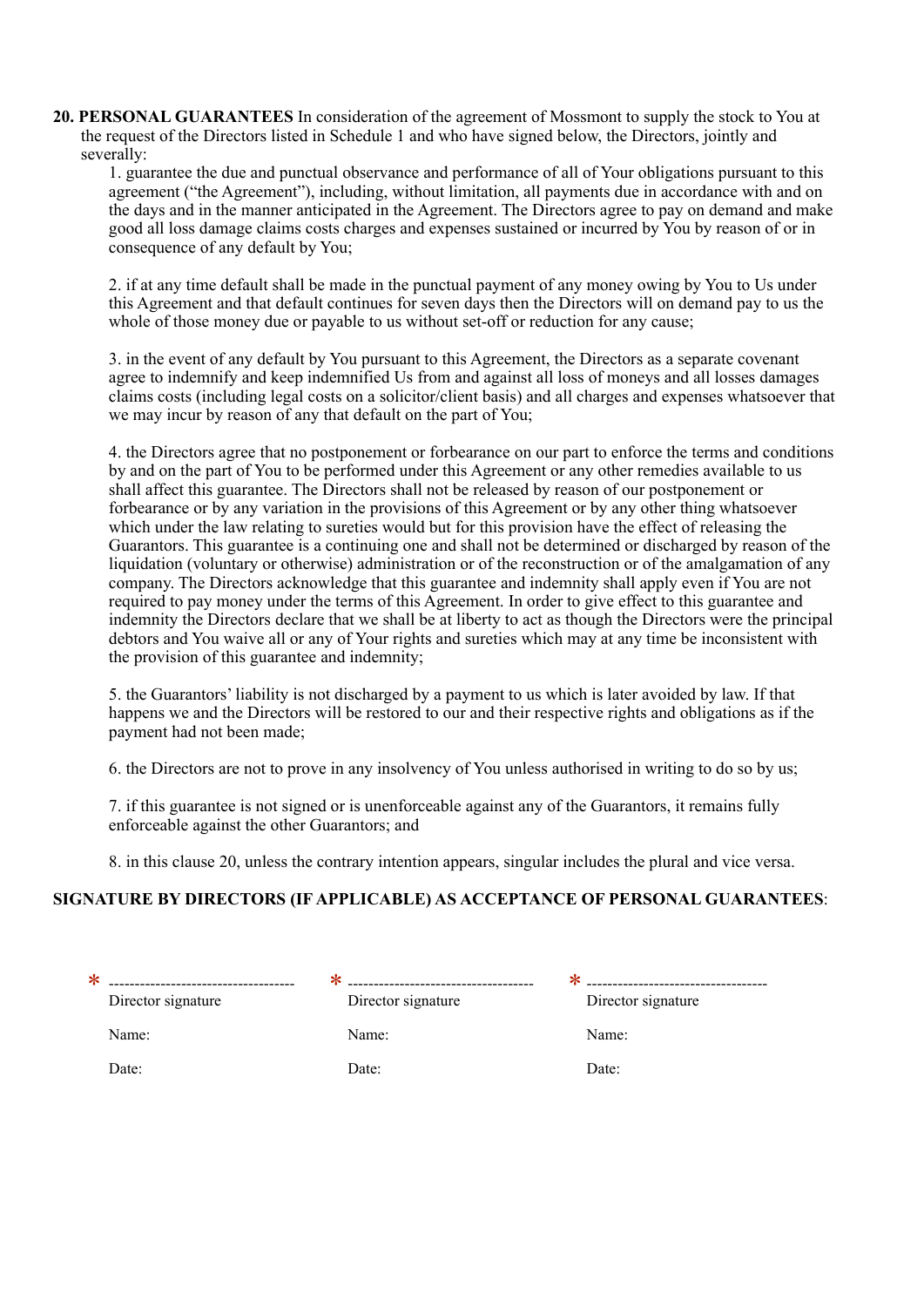Please complete all areas specified by the  $*$ 

### **SIGNATURE AS ACCEPTANCE OF TERMS & CONDITIONS:**

 ----------------------------------- ------------------------------------ **Date**: Date:

**You (the Customer)** Mossmont Nurseries Pty Ltd Date: Date:

# **SCHEDULE** \*

\* Item 1 (You):

\*

| ABN/ACN:   |  |
|------------|--|
| Address:   |  |
|            |  |
| Telephone: |  |
| Email:     |  |
|            |  |

\* Item 2 (Directors of the company named above, including the Directors of the Trustee Company, if applicable)

| Additional directors: |  |
|-----------------------|--|
|                       |  |
|                       |  |
|                       |  |
|                       |  |
|                       |  |